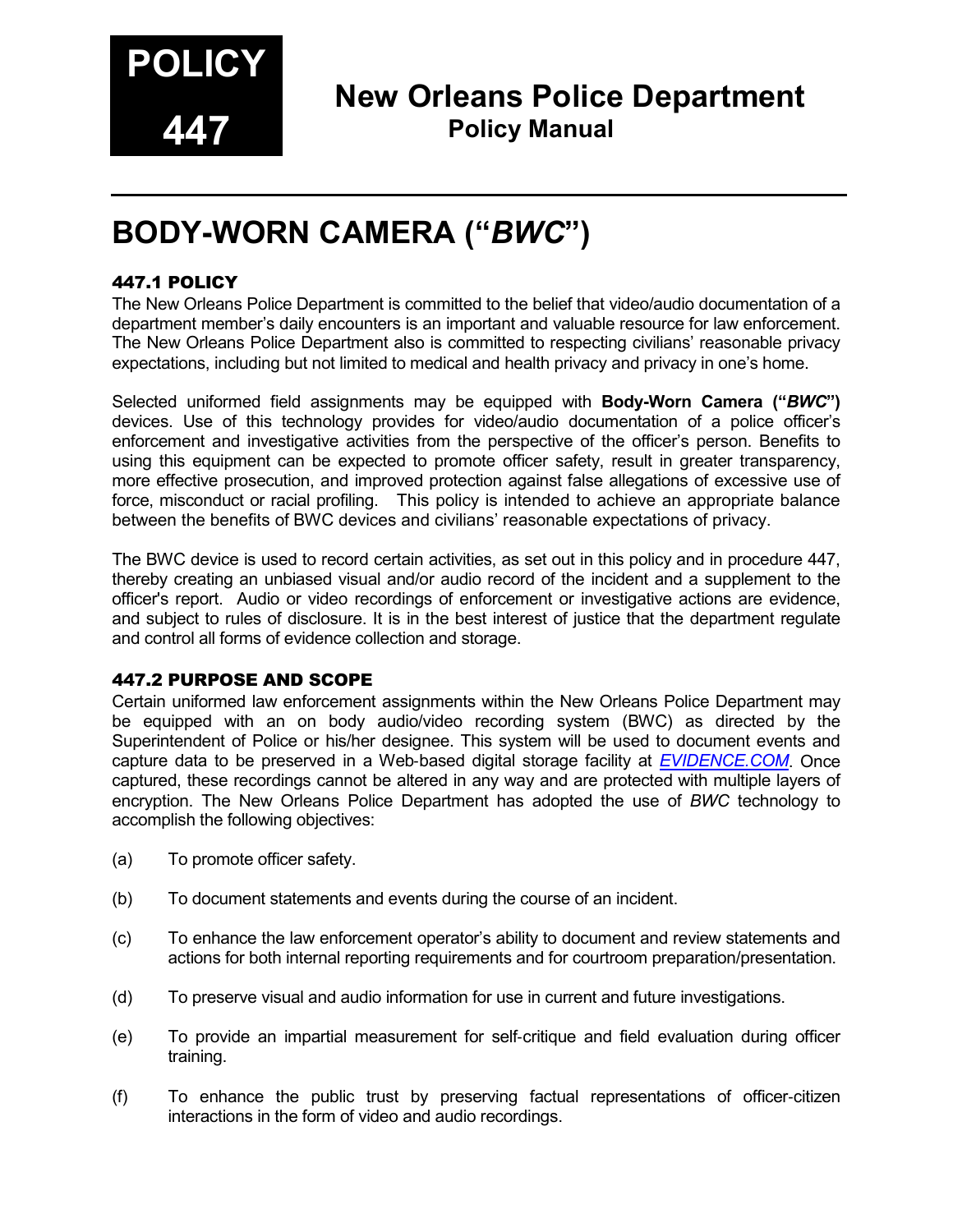**Policy Manual**

#### *Body-Worn Camera ("BWC")*

#### **447.2.1 DEFINITIONS RELATED TO THIS POLICY**

**Audio Recording** – The electronic recording of conversation, spoken words, or other sounds.

**Body-Worn Camera ("***BWC***")** –Equipment worn by a department member that captures audio/video signals and includes at a minimum a camera, microphone and recorder. There are two models of BWC systems in use by the New Orleans Police Department: 1) **AXON '***body'* **System** – Self-contained / clip-on audio/video recording device; and 2) **AXON '***flex'* **System** – Variable mount audio/video recording device that includes a cable tethered camera/DVR attached to a controller.

**Controller Switch** – Master on/off power switch located on the top left outward facing corner of the BWC device.

**District/Division System Administrator ("DSA") – Supervisor assigned to the district or** division responsible for inventory control and operational maintenance of the BWC system equipment at a District/Division level.

**Event Record Button** – Push button activation switch located in the center of the BWC device.

**EVIDENCE.COM** – Online Web-based digital media storage facility. The virtual warehouse stores digitally encrypted data in a highly secure environment accessible to personnel based on assigned levels of security clearance. The New Orleans Police Department account is accessed at: *[https://nopd.evidence.com](https://nopd.evidence.com/)*

**Evidence Transfer Manager ("***ETM***")** – A router with built-in docking stations physically installed at a police department work site. The ETM simultaneously recharges the device while uploading all digitally encrypted data to EVIDENCE.COM**.**

**Master System Administrator ("***MSA***")** – Supervisor(s) authorized by the New Orleans Police Department and assigned to the Information Support Section with full access to user rights; assigns and tracks master inventory of equipment; controls passwords and end-user security access rights; is responsible for quality checks of video and sound quality; coordinates with District/Division System Administrators; and serves as liaison to Taser International representatives on operational and equipment related matters.

**Media or Data** – For the purposes of this procedure, references to media or data include photographs, audio recordings and video footage captured by the BWC device. The media is stored digitally and encrypted.

**Remote Camera/DVR** – Cable tethered camera/DVR affixed to an approved Taser mounting device unique to the **AXON** *flex* system. Accessories provided with the **AXON** *flex* system offer a variety of mounting options, such as on glasses, collars, epaulettes, helmets, etc.

**Video Recording** – The electronic recording of visual images with or without audio component.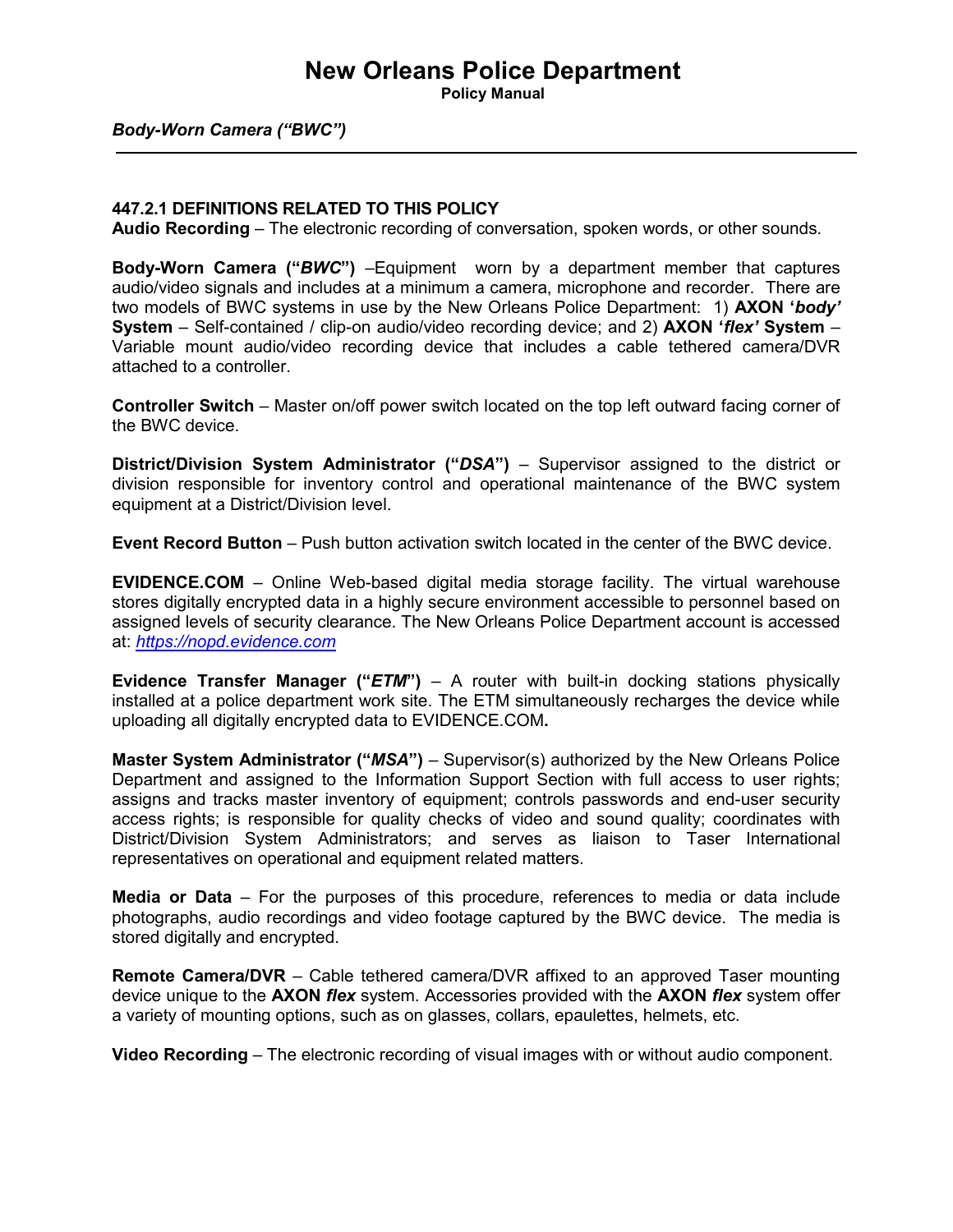**Policy Manual**

#### *Body-Worn Camera ("BWC")*

#### 447.3 REQUIRED ACTIVATION OF THE BWC

This policy is intended to achieve an appropriate balance between the benefits of BWC devices and civilians' reasonable expectations of privacy. Although this policy identifies those situations in which activation of the BWC is required, an officer has discretion to manually activate the system any time the officer believes it would be appropriate or valuable to document an incident. The BWC shall only be activated for legitimate law enforcement purposes.

Activation of the BWC is required in the following situations:

- 1) All field contacts involving actual or potential criminal conduct within video or audio range:
	- a) Traffic stops (to include, but not limited to, traffic violations, stranded motorist assistance and all crime interdiction stops)
	- b) Emergency responses
	- c) Vehicle pursuits
	- d) Suspicious vehicles
	- e) Arrests and transports
	- f) Vehicle searches
	- g) Consent to Search (Consent to Search Form shall be completed per Policy 322/PR 322)
	- h) Physical or verbal confrontations or use of force
	- i) Pedestrian checks / Terry Stops
	- j) DWI investigations including field sobriety tests
	- k) Domestic violence calls
	- l) Statements made by individuals in the course of an investigation or complaint
	- m) Advisements ofMiranda rights
	- n) Seizure of evidence
	- o) Swat Rolls
	- p) High Risk Warrants
	- q) On all calls for service
- 2) Any other contact that becomes adversarial after the initial contact in a situation that would not otherwise require recording.
- 3) Any other legitimate law enforcement contact where the officer believes that a recording of an incident would be appropriate. In exercising this discretion, officers should be aware of and sensitive to civilians' reasonable privacy expectations.
- 4) The BWC may not be used for the purpose of intimidating an individual or to discourage an individual from observing police activity, making appropriate inquiries of an officer, or making a complaint.

#### 447.4 OFFICER RESPONSIBILITIES

At the start of each shift, uniformed officers assigned to District patrol and the Special Operations Division (SOD) shall properly equip him/herself with a BWC to record audio and video in the field. Each officer shall have adequate recording media for the entire duty assignment. Officers assigned a BWC shall test the equipment prior to use according to manufacturer guidelines and testing procedures. Officers shall immediately report malfunctioning BWC systems to an immediate supervisor.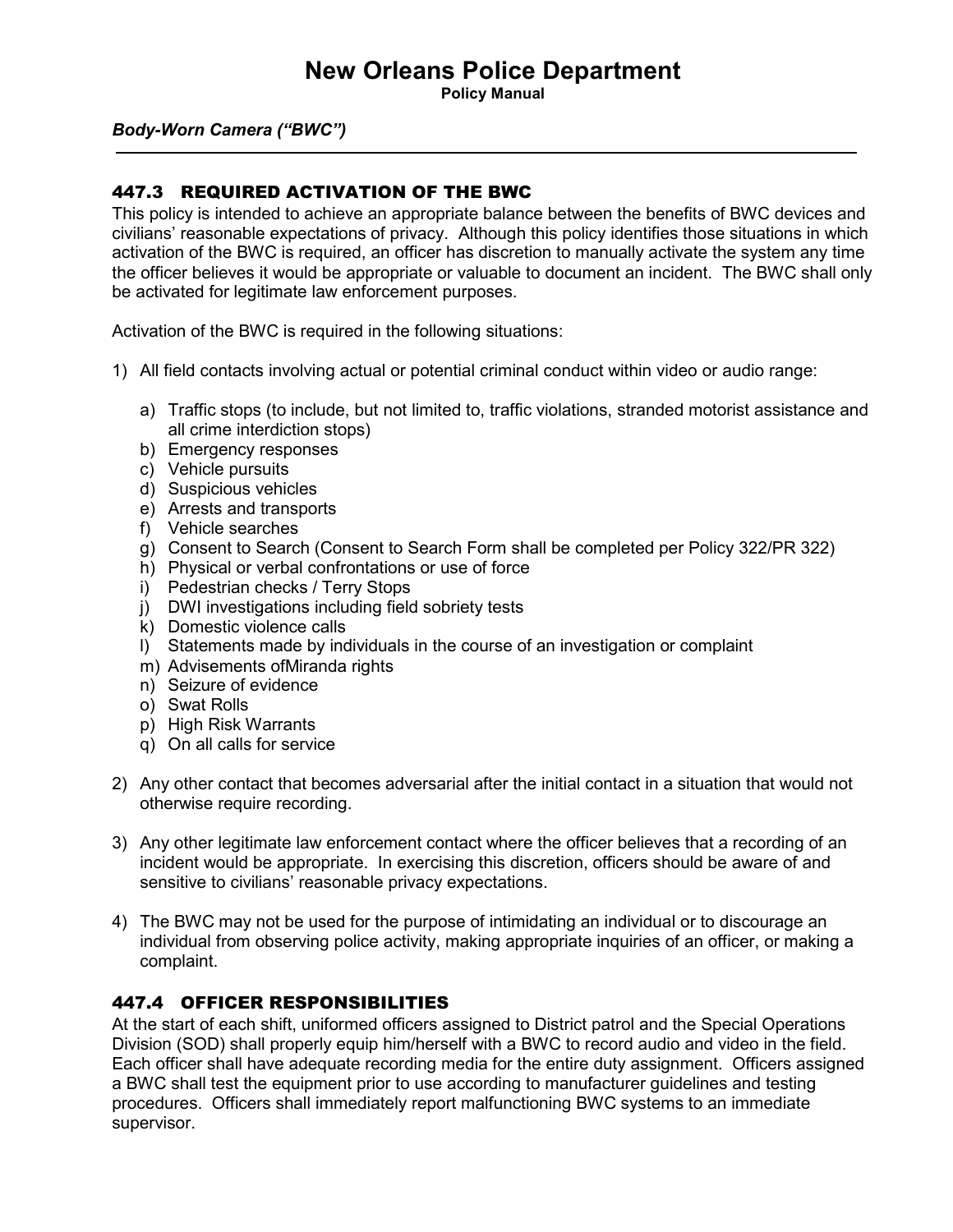**Policy Manual**

#### *Body-Worn Camera ("BWC")*

#### **447.4.1 SUPERVISOR RESPONSIBILITIES**

Supervisors shall issue and inspect BWC equipment to assigned personnel to ensure proper operability per testing protocols provided under training. Non-functioning BWC systems shall not be placed into service and the equipment malfunction shall be immediately reported in writing to the supervisor's respective District/Division System Administrator (DSA) with a copy forwarded to the District/Division Commander. The DSA shall be responsible for coordinating maintenance or repairs issues directly to the Master System Administrator (MSA) assigned to the Information Systems Section.

#### **447.4.2 MASTER SYSTEM ADMINISTRATOR (MSA)**

The Master System Administrator (MSA) is a/are supervisor(s) authorized by the New Orleans Police Department and assigned to the Information Systems Section with full access to use rights.

The MSA is responsible for:

- a. Assigning and tracking inventory of equipment;
- b. Password control;
- c. End-user security access rights;
- d. Quality checks of video and sound quality;
- e. Coordinating with the District/Division System Administrators; and
- f. Serving as liaison to Taser International representative on operational equipment related matters.

#### 447.5 CESSATION OF RECORDING

Once the BWC system is activated it shall remain on and shall not be turned off until an investigative or enforcement contact or incident has concluded. For purposes of this section, conclusion of an incident has occurred when an officer has terminated contact with an individual, cleared the scene of a reported incident, or has completed transport of a civilian or an arrestee. *Refer to PR447.4(b) for exceptions to this requirement.* In any instance in which cessation of the recording prior to the conclusion of the incident may be permitted, the officer must seek and obtain supervisory approval prior to deactivating the BWC. If supervisory approval cannot be reasonably obtained, officers must document on the BWC the reason for termination of the recording prior to deactivation of the BWC.

#### 447.6 PROHIBITED AUDIO/VIDEO RECORDINGS BY EMPLOYEES IN THE WORK PLACE

The BWC **shall not** be used to record non-work related personal activity. The BWC shall not be activated in places where an employee has a reasonable expectation of privacy , such as locker rooms, dressing rooms or restrooms, unless a criminal offense has occurred in these locations, at which time every precaution shall be taken to respect the dignity of the victim by avoiding recording videos of persons who are nude or when sensitive areas are exposed. The BWC **shall not** be intentionally activated to record conversations of fellow employees during routine, non-enforcement related activities without their knowledge.

#### 447.7 TRAINING

All members who are authorized to use BWC equipment must complete mandatory training provided by the NOPD Academy to familiarize themselves with the audio/video recording system and departmental procedures prior to its use.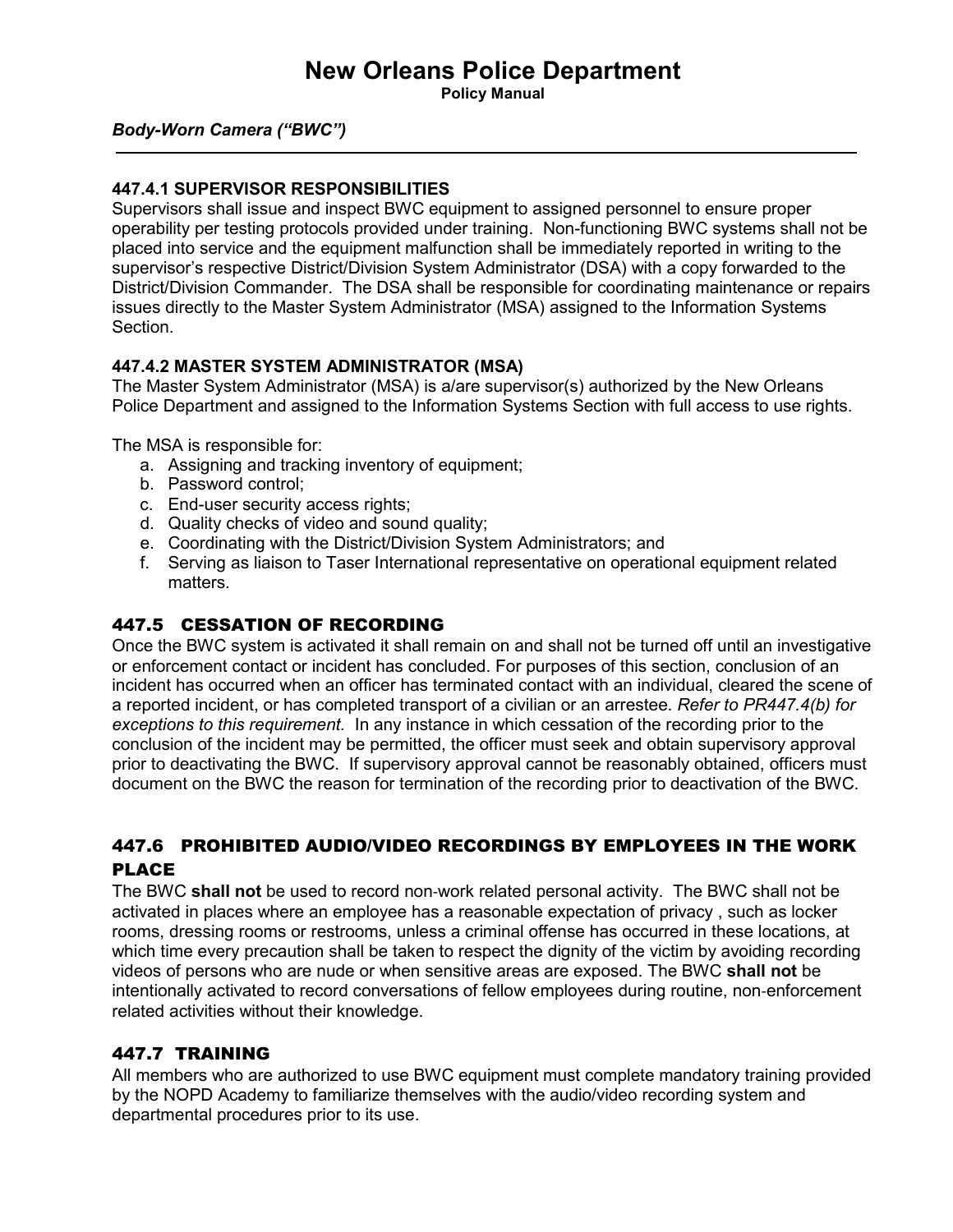**PR447**

## BODY-WORN CAMERA ("BWC")

#### PR447.1 PURPOSE

The following procedures govern the operation of **Body-Worn Camera ("***BWC***")** devices issued to uniformed members of the New Orleans Police Department. The **AXON** *body* and **AXON** *flex* systems manufactured by **Taser International** are the only BWC equipment authorized for use by this agency. Uniformed department members assigned these devices are only authorized to audio or video record investigative and/or enforcement activities using departmentally assigned equipment following the practices prescribed within this procedure.

This procedure does not apply to or limit the use of Digital Mobile Video Audio Recording ("*DMVAR*") equipment as defined under Policy 446 & PR446.

#### PR447.2 GENERAL PROCEDURES

- (a) Department members who have completed authorized training sanctioned by the NOPD Academy shall be the only personnel authorized to use a BWC in an operational setting.
- (b) Audio or video recording devices shall not be used in department locker rooms, restrooms or any other place where there would be a reasonable expectation of officer's privacy, unless a criminal offense has occurred in these locations, at which time every precaution shall be taken to respect the dignity of the victim by avoiding recording videos of persons who are nude or when sensitive areas are exposed.
- (c) Department members shall not intentionally record confidential informants or undercover officers unless the recording is conducted specifically for the purpose of documenting a sting, drug purchase/sale or other undercover operation in furtherance of a criminal investigation.
- (d) Body-Worn Cameras, when worn by District Patrol Officers, shall be worn in center mass of the officer's chest. Mounting options for SOD personnel shall provide for a frontal view in accordance with uniform specifications (i.e., helmets or other protective gear).
- (e) Body-Worn Cameras shall not be used for purpose of conducting departmental administrative investigations, including undercover/plainclothes operations, **without** the approval of the Superintendent of Police or his/her designee. However, this requirement shall not restrict the Public Integrity Bureau's routine access to or review of BWC recordings when investigating complaints of misconduct.
- (f) Whenever a department member believes that a recorded event may lead to a citizen complaint, he/she shall bring the recording to the attention of his/her immediate supervisor as soon as possible. The supervisor should review the recording and conduct any further investigation that s/he deems appropriate. If no incident report or supplemental report directly related to the possible citizen complaint is warranted, details of the contact shall be documented via Interoffice Correspondence (Form 105). The department member's immediate supervisor shall be responsible for ensuring a copy of any report or correspondence related to the contact is forwarded to their respective District/Division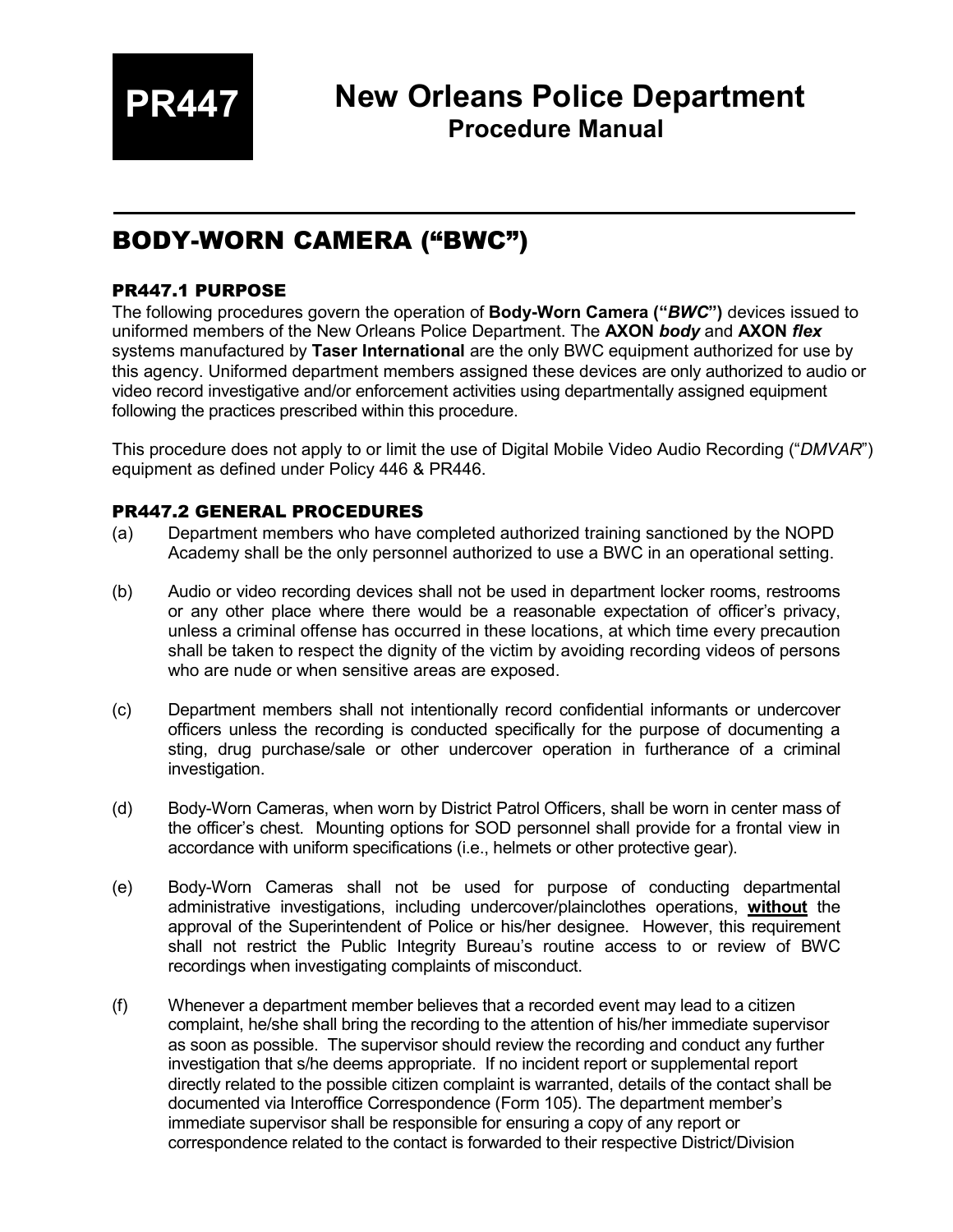#### **New Orleans Police Department Procedure Manual**

#### *Body-Worn Camera ("BWC")*

Commander, Bureau Deputy Superintendent and the Deputy Superintendent of the Public Integrity Bureau.

- (g) Department members shall not make covert recordings of conversations with other department members except when necessary in the course of a criminal investigation or for department administrative investigations **and** only with the express consent of the Superintendent of Police or one of his/her designees: the Deputy Superintendent of the Public Integrity Bureau, the Deputy Superintendent of the Field Operations Bureau, the Deputy Superintendent of the Investigations & Support Bureau, the Deputy Superintendent of the Compliance Bureau, and the Deputy Superintendent of the Management Services Bureau.
- (h) The department's Master System Administrator ("*MSA*") assigned to the Information Systems Section shall coordinate access requests to the recorded events for officers and investigators for legitimate law enforcement purposes or as directed by the Superintendent of Police or his/her designee.
- (i) Department members are **not** authorized to make copies of any recordings for their personal use and are prohibited from using a recording device (such as a phone camera or secondary video camera) to record media from *[EVIDENCE.COM](https://nopd.evidence.com/)*.
- (j) When handling calls for service or incidents involving the treatment of individuals at a medical facility, department members may be required to restrict use of a BWC in accordance with facility privacy protocols. Where facility protocols do not allow for the recording of an event for which recording would otherwise be required, an officer must notify his or her supervisor as soon as reasonably practical, and shall document the reasons for the failure to activate the BWC in the incident report.
- (k) In any instance in which cessation of the recording prior to the conclusion of an incident may be permitted, the officer must seek and obtain supervisory approval prior to deactivating the BWC. If supervisory approval cannot be reasonably obtained, the officer must document on the BWC the reason for termination of the recording prior to deactivation of the BWC.

#### PR447.3 BODY-WORN CAMERA MODES OF OPERATION

- (a) **Pre-Event Buffering Mode**: Device feature where the camera continuously records and holds the most recent 30 seconds of video prior to record activation. With this feature, the initial event that causes the officer activate recording is likely to be captured automatically, thereby increasing the capability of recording the entire activity. Pre-event buffering does not occur when the Controller Switch is in the off position.
- (b) **Event Record Mode**: In this mode, the BWC device saves the buffered video and continues recording audio and video for up to eight hours or the life of the battery. To activate, the end-user must double click the Event Record Button located on the center of the OCM device (an audible tone will sound to alert the end-user the device is now recording). To stop recording, the end-user must push and hold the Event Record Button for three seconds to return to the Pre-Event Buffering Mode.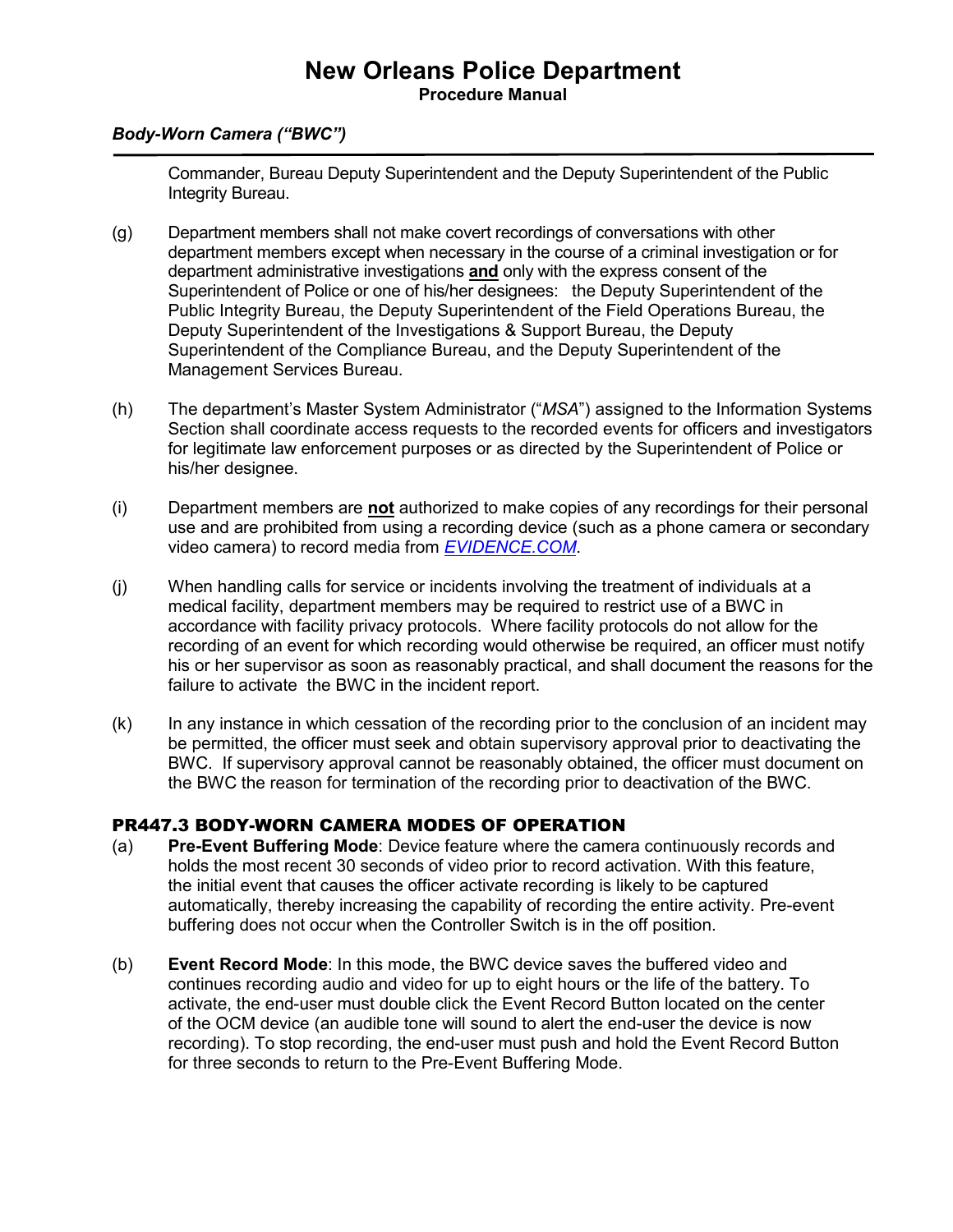**Procedure Manual**

#### *Body-Worn Camera ("BWC")*

#### **Operational LED**

- 1. Solid Red LED Device Boot up
- 2. Blinking Green LED Device Buffering
- 3. Blinking Red Device Recording
- 4. Blinking Yellow Remote Camera/DVR Disconnect / Other Device Malfunction

#### PR447.4 OPERATIONAL PROTOCOLS

- (a) The BWC shall be worn at all times while on duty when assigned this device.
- (b) The BWC shall be utilized by any department member assigned this device during all investigative or enforcement contacts (see Policy 447.3 – Required Activation of the BCW). However, there may be limited circumstances where the respect for an individual's privacy or dignity outweighs the need to record an event (e.g. – a victim traumatized following a violent assault). Where an officer believes such circumstances exist, or that use of a BWC would impede or limit the cooperation of a victim or witness during an investigative contact, an officer may deactivate the BWC after receiving authorization from a supervisor consistent with PR 447.2(k). Department members have discretion whether to activate a BWC during consensual contacts of a non-criminal nature.
- (c) Department members issued a BWC shall place the device in the *Event Record Mode* as soon as practical at the onset of a given situation.
- (d) Once in the *Event Record Mode*, department members shall continue to record until the completion of the event, or they have left the scene (this includes recording of statements).
- (e) Additional arriving units to a scene shall place their BWC in the *Event Record Mode* as soon as practical (if so equipped), and continue to record until the completion of the event, or they have left the scene (this includes recording of statements).
- (f) BWC equipment will be assigned with priority given to each of the primary patrol shifts in each District and other uniform operations assigned under the Field Operations Bureau based on quantity of operational units in the department's inventory.
- (g) Inspection, general care and maintenance of a BWC shall be the responsibility of the authorized department member who has been issued this equipment. BWC equipment shall be operated in accordance with the manufacturer's recommended guidelines, department training and associated department policies/procedures.
- (h) Prior to beginning each shift, the assigned department member shall perform an inspection to ensure that the Body-Worn Camera is performing in accordance with the manufacturer's recommendations. If problems are encountered with any component of the system, the BWC equipment will not be used.
- (i) Malfunctions, damage, loss or theft of BWC equipment shall be reported immediately by the assigned department member to an immediate supervisor. The department member's immediate supervisor shall be responsible for providing written notice to the District/Division System Administrator documenting the suspected cause of equipment failure or corrective action initiated related to possible misuse. All lost or stolen BWC's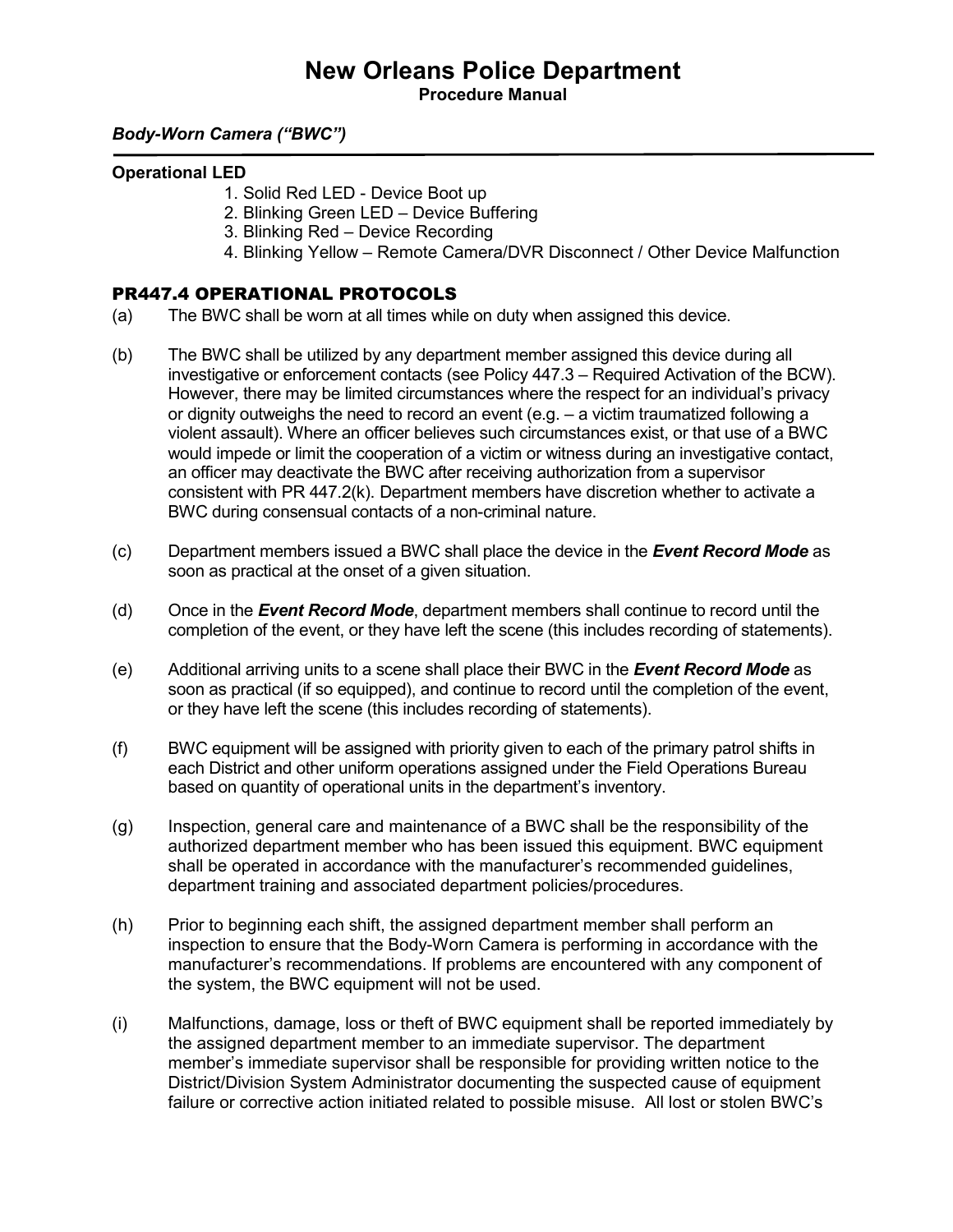#### **New Orleans Police Department Procedure Manual**

#### *Body-Worn Camera ("BWC")*

shall be documented in an incident report. (Refer to Policy/PR 700, Department Owned and Personal Property).

- (j) Once the BWC is activated in the Event Record Mode for the purpose of documenting an investigative or enforcement contact, it should remain **"on"** until the incident has reached a conclusion or until the department member leaves the scene.
- (k) Any review of a BWC by the officer shall be documented in the incident report corresponding with the incident.
- (l) When the BWC is used in an investigative or law enforcement contact, this fact will be documented on any citation, summons, and/or report prepared.
- (m) Whenever a department member obtains a video statement, the fact the statement was recorded will be listed in the Incident Report. A video statement is not a replacement for a written or tape recorded statement.
- (n) Department members shall not use other electronic devices or other means in order to intentionally interfere with the capability of the BWC equipment.
- (o) Department members assigned a BWC shall not erase, alter, reuse, modify, destroy, abuse, or tamper with BWC audio-video recordings or the device.
- (p) Department members are to select a system defined category for each digital recording (e.g. – field interview, case file, citation, traffic stop, traffic accident, miscellaneous, training or other appropriate category listed for the event, provided, however, that miscellaneous shall be used only where the activity does not reasonably fall within another category). Specific instructions on system use are provided through training.
- (q) Digital Recordings shall be preserved for at least two years, or if a case under investigation or litigation longer than two years, at least three years after the final disposition of the matter, including appeals unless a written request is made to store them for a longer period of time for a legitimate law enforcement purpose.
- (r) When an incident arises that requires the immediate retrieval of a BWC digital recording (e.g., serious crime scenes, officer-involved shootings, department vehicle crashes) a supervisor from the involved member's chain of command or the assigned investigator shall respond to the scene to secure the device and maintain a chain of custody.

#### PR447.5 CHARGING & UPLOADING PROCEDURE

At the end of their shift, a department member issued a BWC shall place the device into an open slot on the Evidence Transfer Manager (ETM docking station) located at their District/Division assignment. This will allow for recharging of the device and media or data transfer from the BWC through the docking station to *[EVIDENCE.COM](https://nopd.evidence.com/)*. At the conclusion of recharge/upload cycle, the device is automatically cleared of all previously recorded data. The BWC device shall not be removed from the ETM until media or data has been uploaded and the battery has been fully recharged. When complete, a green light will illuminate on the device's associated ETM docking port signifying the BWC is ready for use. Under normal use (routine shift), a recharge/upload cycle can be expected to take between one to three hours to complete.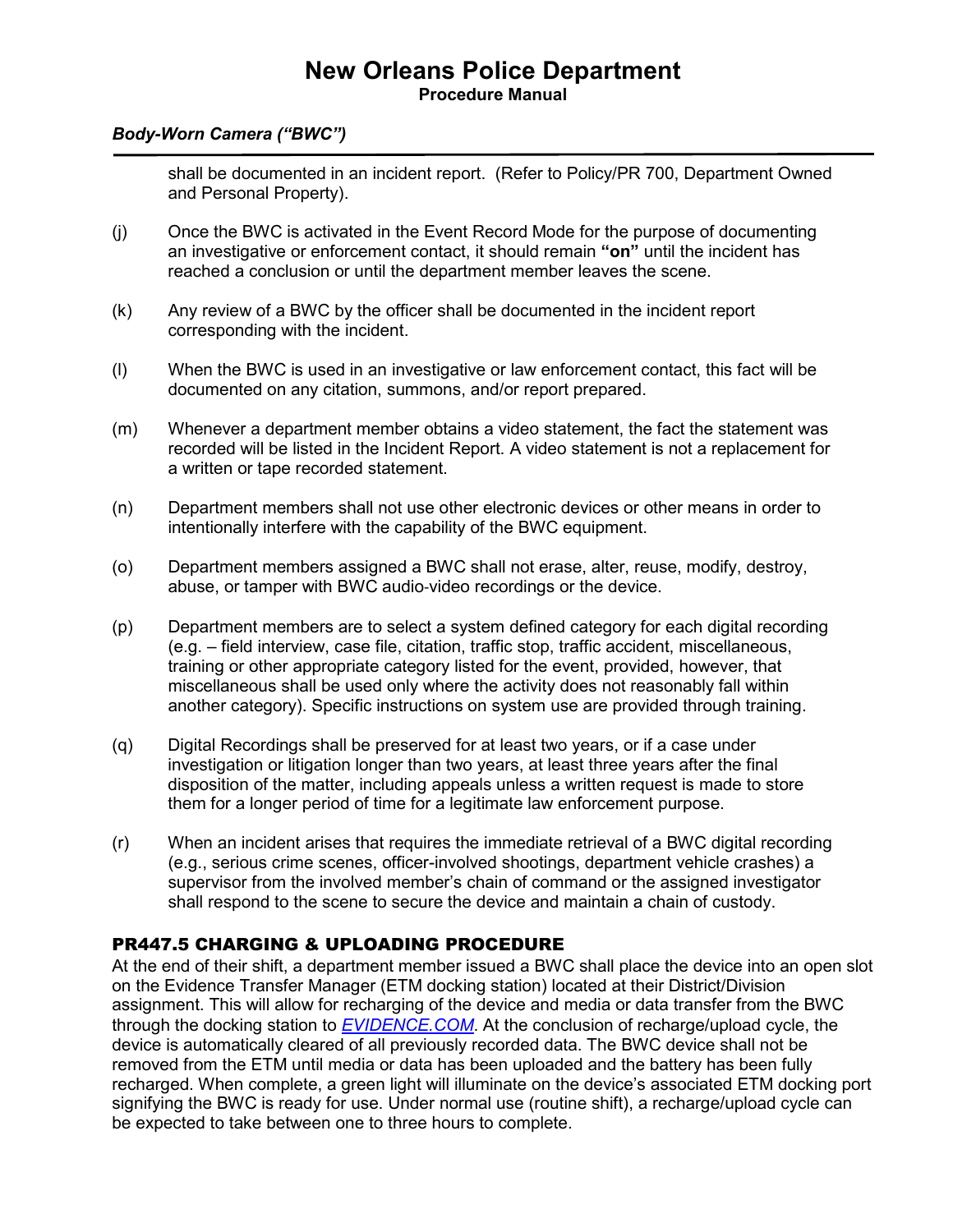**Procedure Manual**

*Body-Worn Camera ("BWC")*

#### PR447.6 AUTHORIZED USER ACCESS TO UPLOADED MEDIA OR DATA

General access to digital recordings shall be granted to department authorized users only. It is the responsibility of authorized users to keep their user name and password confidential. Accessing, copying, or releasing any recordings for other than official law enforcement purposes is strictly prohibited, except as required by law.

- (a) A department member who has been assigned a BWC device may review his or her own BWC recording to help ensure accuracy and consistency of accounts. This can be done by accessing *[EVIDENCE.COM](https://nopd.evidence.com/)*. To prevent damage, original recordings shall only be viewed by members who are assigned a BWC device through means authorized by the department.
- (b) A department member involved in any use of force incident or accident causing injuries will be permitted, but will not be required, to review their own BWC video recordings prior to providing a recorded statement or completing reports. Witness department members will only be allowed to review BWC video if it can be determined that their on-scene position would allow them to simultaneously perceive events in question from the same perspective as the involved member.
- (c) The Superintendent of Police or one of his/her designees (the Deputy Superintendent of the Public Integrity Bureau, the Deputy Superintendent of the Field Operations Bureau, the Deputy Superintendent of the Investigations & Support Bureau, the Deputy Superintendent of the Compliance Bureau, and the Deputy Superintendent of the Management Services Bureau) may authorize an investigator participating in an official department investigation of a personnel complaint, claims investigation, administrative inquiry, or criminal investigation, access to review specific incidents contained on BWC recordings. Access for any other purpose shall require the express approval of the Superintendent of Police.
- (d) A supervisor may review specific BWC media or data for the purpose of training, performance review, critique, early intervention inquiries, civil claims, administrative inquiry, or other articulable reason.
	- 1. **Exception:** Field Training Officers may use media captured via a BWC device to provide immediate training to recruits and to assist with the completion of the Daily Observation Report (DOR).
- (e) Under no circumstances shall members with access to BWC media or data files be allowed to use, show, reproduce or release recordings for the purpose of ridicule or embarrassment of any officer or individual or for other non-law enforcement related purposes. This includes submission of any portion of a BWC recording to a media organization unless release has been approved in advance by the Superintendent of Police.

#### PR447.7 DELETION OF UNINTENTIONAL RECORDINGS

In the event of an unintentional activation of BWC equipment during non-enforcement or noninvestigative activities (e.g. - restroom or meal break, other areas where reasonable expectation of employee privacy exists) a department member may request recording deletion. An Interoffice Correspondence detailing the circumstances of the unintentional recording will be forwarded via the chain of command to the member's District/ Division Commander. If approved, the actual deletion requires two-party authorization. One of those parties will be the member's District/Division